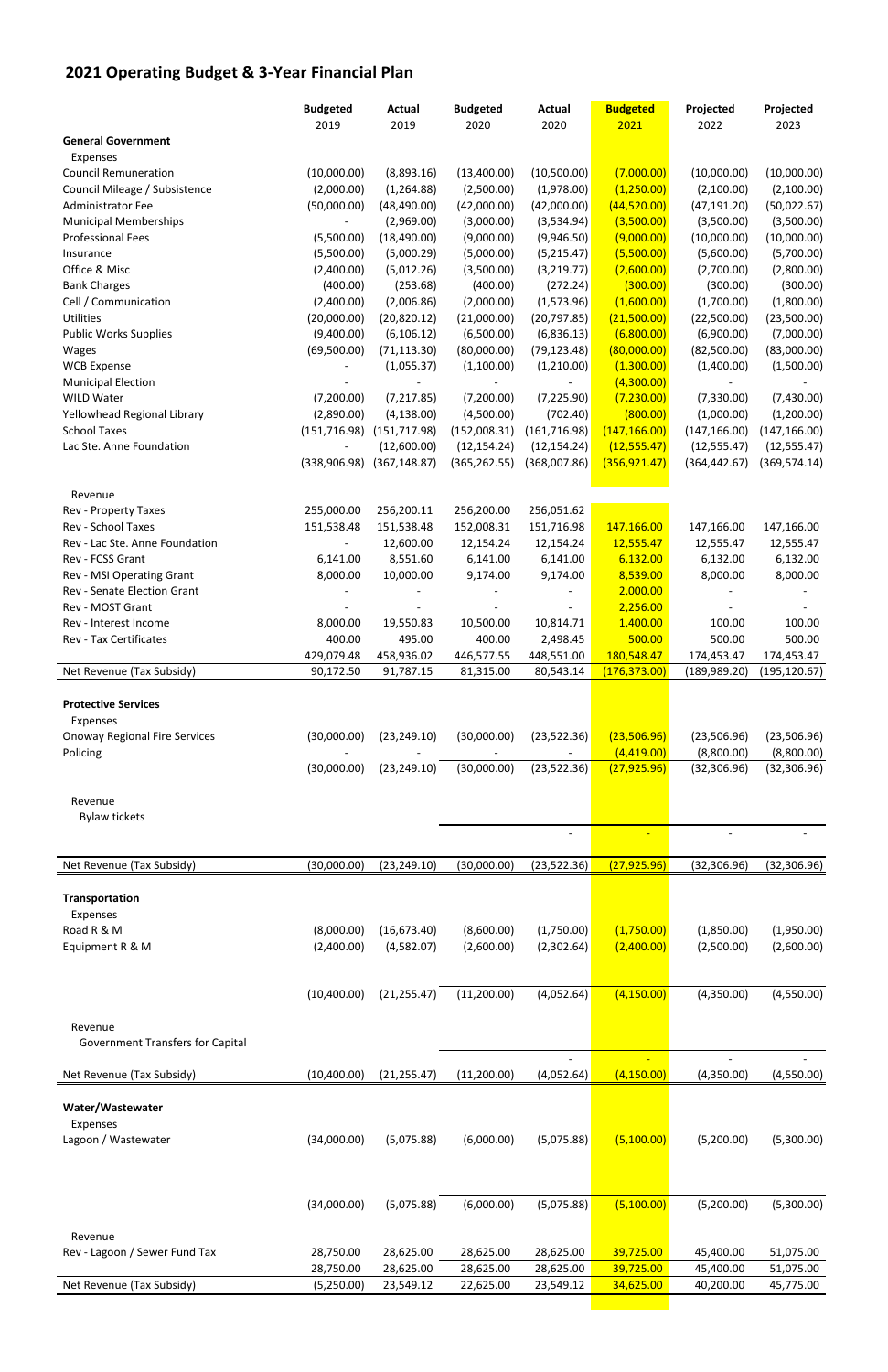| <b>Waste Management</b>                                                  |                         |                          |                         |                          |                         |                         |                         |
|--------------------------------------------------------------------------|-------------------------|--------------------------|-------------------------|--------------------------|-------------------------|-------------------------|-------------------------|
| Expenses<br>Garbage Disposal                                             | (7,000.00)              | (6, 240.00)              | (8,000.00)              | (6,974.21)               | (7,000.00)              | (7,500.00)              | (8,000.00)              |
|                                                                          | (7,000.00)              | (6,240.00)               | (8,000.00)              | (6,974.21)               | (7,000.00)              | (7,500.00)              | (8,000.00)              |
|                                                                          |                         |                          |                         |                          |                         |                         |                         |
| Revenue                                                                  |                         |                          |                         |                          |                         |                         |                         |
| Garbage Fees                                                             |                         |                          |                         |                          |                         |                         |                         |
|                                                                          |                         |                          |                         | $\overline{a}$           | $\equiv$                | $\qquad \qquad -$       |                         |
| Net Revenue (Tax Subsidy)                                                | (7,000.00)              | (6, 240.00)              | (8,000.00)              | (6,974.21)               | (7,000.00)              | (7,500.00)              | (8,000.00)              |
| <b>Planning and Development</b><br>Expenses                              |                         |                          |                         |                          |                         |                         |                         |
| <b>Municipal Assessment Services</b>                                     | (7,200.00)              | (7,200.00)               | (7,400.00)              | (7,400.00)               | (7,600.00)              | (7,800.00)              | (8,000.00)              |
| Development / Safety Codes Expense                                       | (8,500.00)              | (6,100.00)               | (8,500.00)              | (8,688.46)               | (8,700.00)              | (8,800.00)              | (8,900.00)              |
|                                                                          | (15,700.00)             | (13,300.00)              | (15,900.00)             | (16,088.46)              | (16,300.00)             | (16,600.00)             | (16,900.00)             |
|                                                                          |                         |                          |                         |                          |                         |                         |                         |
| Revenue                                                                  |                         |                          |                         |                          |                         |                         |                         |
| Rev - Development/Safety Codes                                           | 1,000.00                | 2,807.27                 | 1,000.00                | 1,579.36                 | 1,000.00                | 1,000.00                | 1,000.00                |
| Rev - Development Permits                                                | 3,000.00                |                          | 3,500.00                | 1,224.00                 | 1,000.00                | 1,000.00                | 1,000.00                |
| Net Revenue (Tax Subsidy)                                                | 4,000.00<br>(11,700.00) | 2,807.27<br>(10, 492.73) | 4,500.00<br>(11,400.00) | 2,803.36<br>(13, 285.10) | 2,000.00<br>(14,300.00) | 2,000.00<br>(14,600.00) | 2,000.00<br>(14,900.00) |
|                                                                          |                         |                          |                         |                          |                         |                         |                         |
| <b>Recreation and Culture (including FCSS)</b><br>Expenses               |                         |                          |                         |                          |                         |                         |                         |
| <b>FCSS &amp; Recreation</b>                                             | (12,000.00)             | (9,693.28)               | (9,000.00)              | (1,092.00)               | (6, 132.00)             | (6, 132.00)             | (6, 132.00)             |
| Trees & Park Improvements                                                | (7,000.00)              | (12, 126.61)             | (12,000.00)             | (1,430.00)               | (10,000.00)             | (10,000.00)             | (10,000.00)             |
|                                                                          | (19,000.00)             | (21, 819.89)             | (21,000.00)             | (2,522.00)               | (16, 132.00)            | (16, 132.00)            | (16, 132.00)            |
| Revenue<br><b>Government Transfers for Operating</b><br><b>User Fees</b> |                         |                          |                         |                          |                         |                         |                         |
| Camp Ground Revenue                                                      |                         |                          |                         |                          |                         |                         |                         |
| <b>Transfers from County</b>                                             |                         |                          |                         |                          |                         |                         |                         |
|                                                                          |                         |                          |                         |                          | $\omega$                |                         |                         |
| Net Revenue (Tax Subsidy)                                                | (19,000.00)             | (21, 819.89)             | (21,000.00)             | (2,522.00)               | (16, 132.00)            | (16, 132.00)            | (16, 132.00)            |
| Amortization                                                             |                         |                          |                         |                          |                         |                         |                         |
| Expenses                                                                 |                         |                          |                         | (54, 746.00)             | (55,000.00)             | (55,000.00)             | (55,000.00)             |
| Net Revenue (Tax Subsidy)                                                |                         |                          |                         | (54, 746.00)             | (55,000.00)             | (55,000.00)             | (55,000.00)             |
| <b>Total Revenue</b>                                                     | 461,829.48              | 490,368.29               | 479,702.55              | 479,979.36               | 222,273.47              | 221,853.47              | 227,528.47              |
| <b>Total Expenditures</b>                                                | (455,006.98)            | (458,089.21)             | (457, 362.55)           | (480,989.41)             | (488,529.43)            | (501, 531.63)           | (507, 763.10)           |
| <b>Excess Revenue (Shortfall)</b>                                        | 6,822.50                | 32,279.08                | 22,340.00               | (1,010.05)               | (266, 255.96)           | (279, 678.16)           | (280, 234.63)           |
|                                                                          |                         |                          |                         |                          |                         |                         |                         |
| Tax Required to Balance Budget                                           | 6,822.50                | 32,279.08                | 22,340.00               | (1,010.05)               | (266, 255.96)           | (279, 678.16)           | (280, 234.63)           |
| Add: Debt Principle Payments                                             |                         |                          |                         |                          |                         |                         |                         |
| Add: Surplus for future plans                                            |                         |                          |                         |                          |                         |                         |                         |
| <b>Subtract: Amortization Expense</b>                                    |                         |                          |                         | 54,746.00                | 55,000.00               | 55,000.00               | 55,000.00               |
| <b>Total Cash Requirements (for Tax Bylaw)</b>                           | 6,822.50                | 32,279.08                | 22,340.00               | 53,735.95                | (211, 255.96)           | (224, 678.16)           | (225, 234.63)           |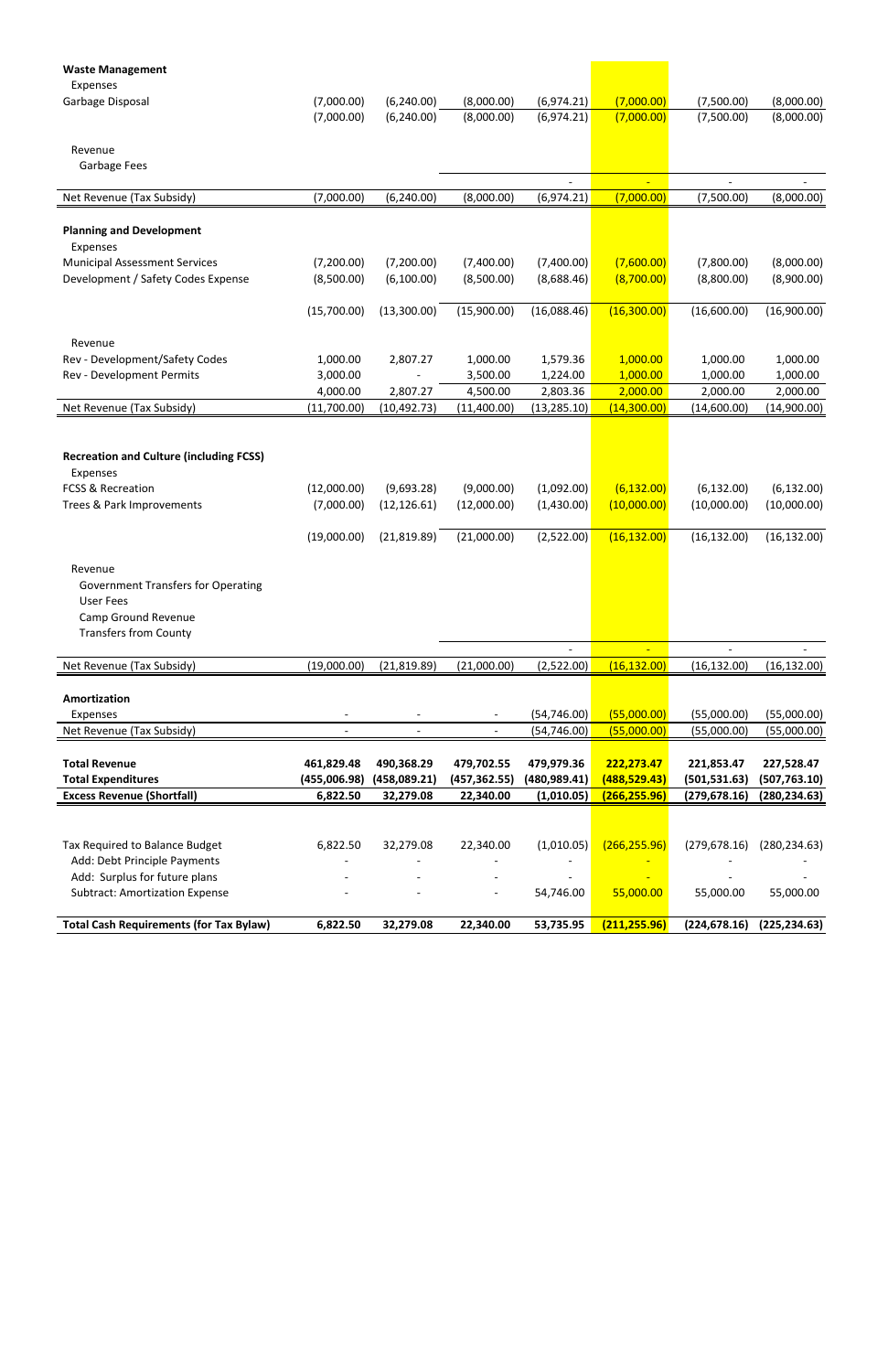| Projected                                                                                                                                                                              |  |
|----------------------------------------------------------------------------------------------------------------------------------------------------------------------------------------|--|
| 2024                                                                                                                                                                                   |  |
| (10,000.00)<br>(2,100.00)<br>(51,023.10)<br>(3,500.00)<br>(10,000.00)<br>(5,800.00)<br>(2,900.00)<br>(300.00)<br>(1,900.00)<br>(24,500.00)<br>(7, 100.00)<br>(83,500.00)<br>(1,600.00) |  |
| (7,530.00)<br>(1,400.00)<br>(147, 166.00)<br>(12, 555.47)<br>(372, 874.57)                                                                                                             |  |
| 147,166.00<br>12,555.47<br>6,132.00<br>8,000.00                                                                                                                                        |  |
| 100.00<br>500.00<br>174,453.47<br>(198, 421.10)                                                                                                                                        |  |
| (25,000.00)<br>(8,800.00)<br>(33,800.00)                                                                                                                                               |  |
| (33,800.00)                                                                                                                                                                            |  |
| (2,050.00)<br>(2,700.00)                                                                                                                                                               |  |

(4,750.00)

(4,750.00)

 $\mathcal{L}_{\text{eff}}$ 

(5,400.00)

(5,400.00)

 56,750.00 56,750.00 51,350.00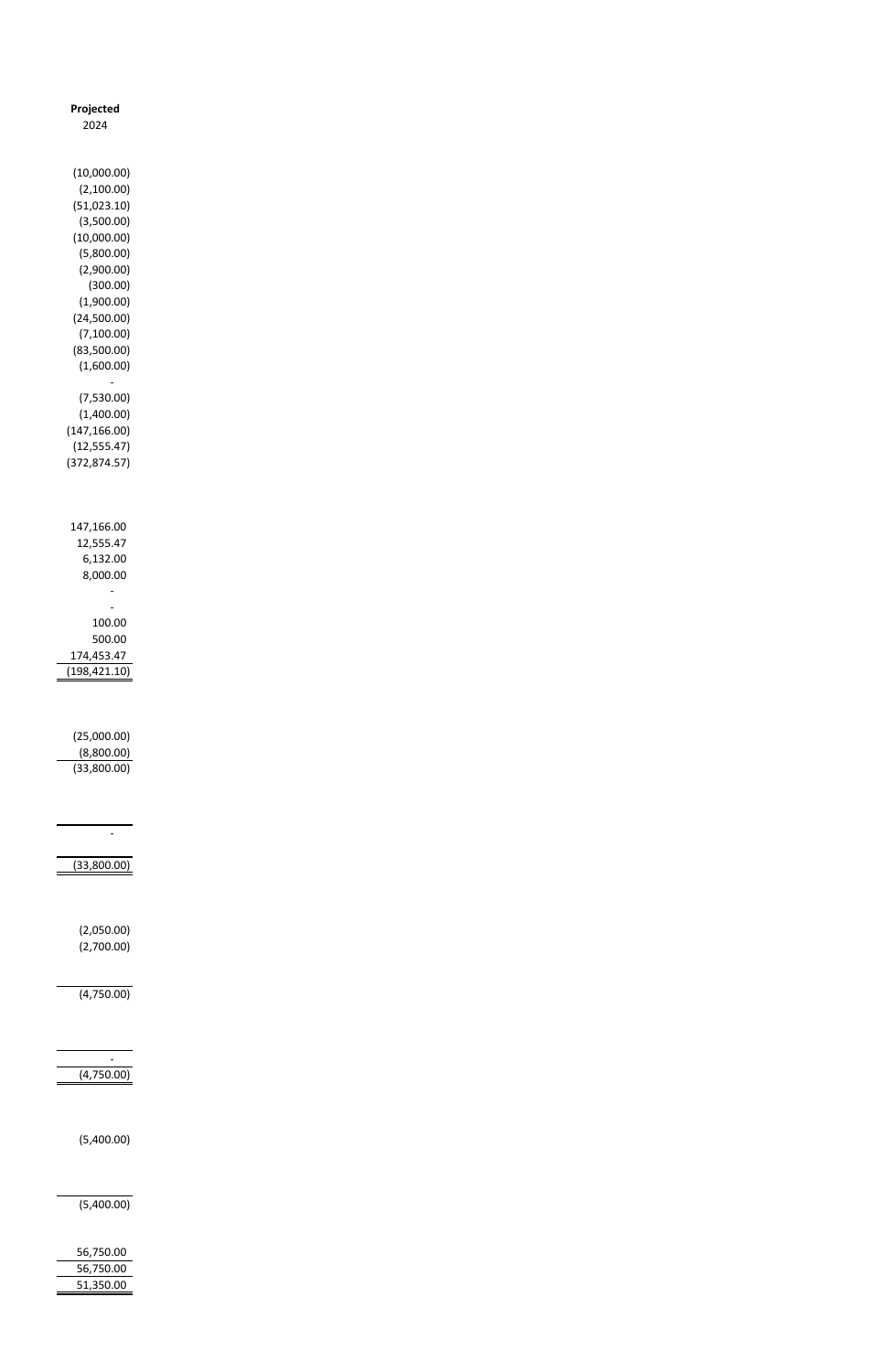| (8,500.00)   |  |
|--------------|--|
| (8,500.00)   |  |
|              |  |
|              |  |
|              |  |
|              |  |
| (8,500.00)   |  |
|              |  |
|              |  |
|              |  |
| (8, 200.00)  |  |
| (9,000.00)   |  |
| (17, 200.00) |  |
|              |  |
|              |  |
| 1,000.00     |  |
| 1,000.00     |  |
| 2,000.00     |  |
| (15, 200.00) |  |
|              |  |
|              |  |
|              |  |
|              |  |
| (6, 132.00)  |  |
| (10,000.00)  |  |
|              |  |
| (16, 132.00) |  |
|              |  |
|              |  |
|              |  |
|              |  |
|              |  |
|              |  |
|              |  |
| (16, 132.00) |  |

| (55,000.00)   |
|---------------|
| (55,000.00)   |
|               |
| 233.203.47    |
| (513,656.57)  |
| (280, 453.10) |
|               |
|               |
| (280, 453.10) |
|               |
|               |
| 55,000.00     |
|               |
| (225, 453.10) |
|               |